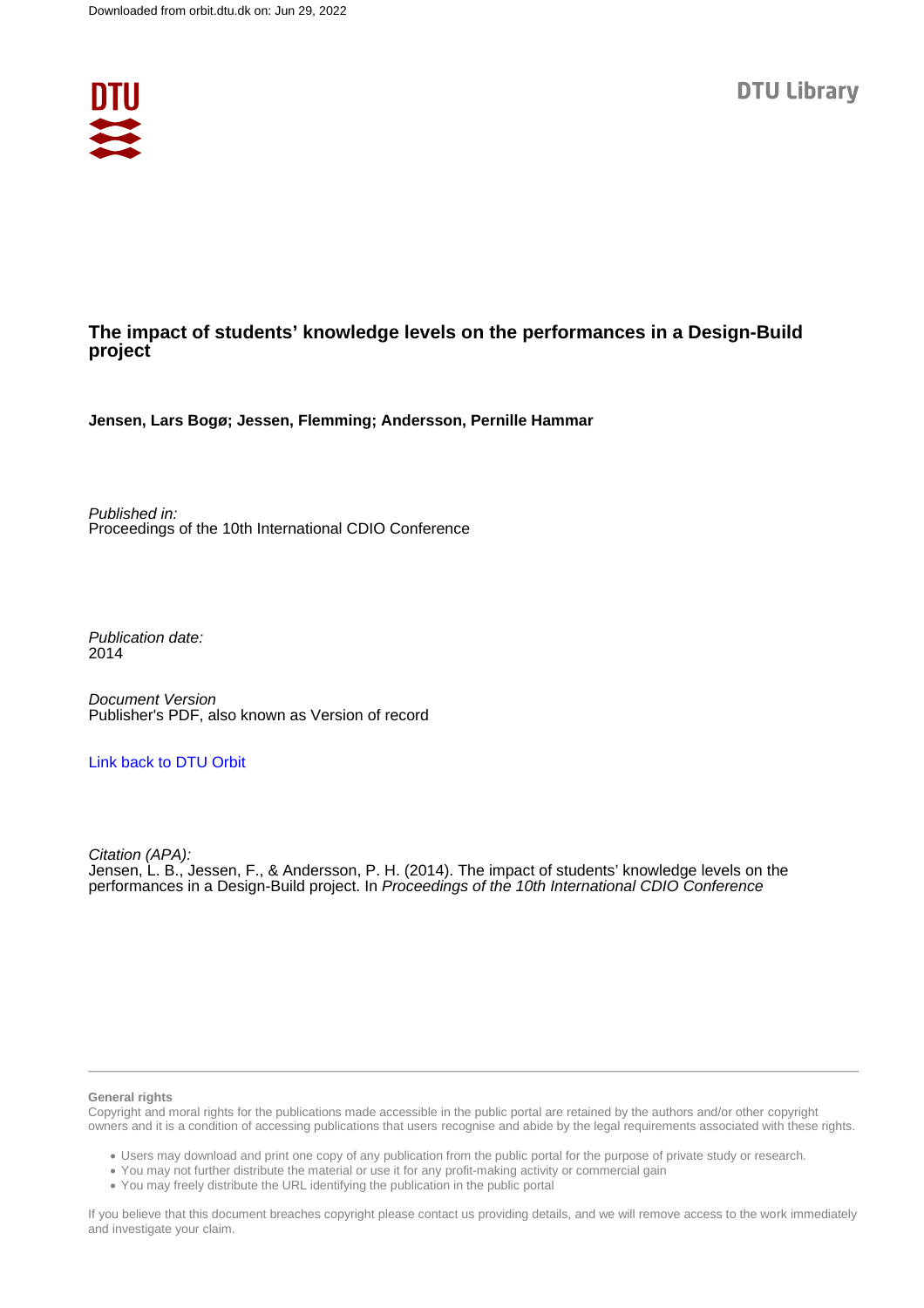# **The impact of students' knowledge levels on the performances in a Design-Build project**

**Jensen, L. B.(1), Jessen, F(2). and Hammar Andersson, P. (3),** 

The Technical University of Denmark National Food Institute, Division of Food Microbiology<sup>(1)</sup>, Division of Industrial Food Research<sup>(2)</sup> and Learning Lab  $DTU^{(3)}$ 

# **ABSTRACT**

Today an important part of teaching at the university level is group work relying on the Learning pyramid (NTL), where teaching one another is much more beneficial for students than lecturing. In group work students are either put in groups of their own choice (mostly relying on social behavior) or put into predesigned groups. In this paper we have reflected on the consequences of the composition of the predesigned group and tried to evaluate the outcome based on marks given for assignments delivered as reports and oral exams. Preliminary findings indicate that the composition of the group could have an influence on the intended learning outcome (ILO -here tested by marks and knowledge of student performance); and if group composition is highly diverse (by including both students with reflective learning and superficial learning), preliminary findings presented here indicate that the ILO can be lower compared with the best individual student in the group. This finding in some ways contradicts the common perception that both reflective and superficial students will benefit from working together, however, further observations on a larger number of students are needed to verify these initial findings.

## **KEYWORDS**

Group work, Group composition, Intended Learning Outcome (ILO), CDIO Standards 7 & 8

## **INTRODUCTION**

Fifteen students participating in the first-year compulsory design-build course (12.5 ETCS) on a CDIO-based Bachelor of Engineering program in Food Analysis at The Technical University of Denmark (DTU) were evaluated using five reports and a final oral exam as formative assessment. At the oral exam, individual marks were given based on performance and answers to raised questions. These five reports occurred throughout the course to ensure progression in the intended learning outcomes (ILOs) and achievement of the learning objectives for the course and to help the progress of changing "pupils to students", a focus area for first-year students at DTU (Biggs, J & Tang, C 2011).

The reports assigned throughout the course were created to align the student's perception of their present status during the semester with the teacher's understanding of what was taught and to give students time to reflect on different subjects in the course. Furthermore, this was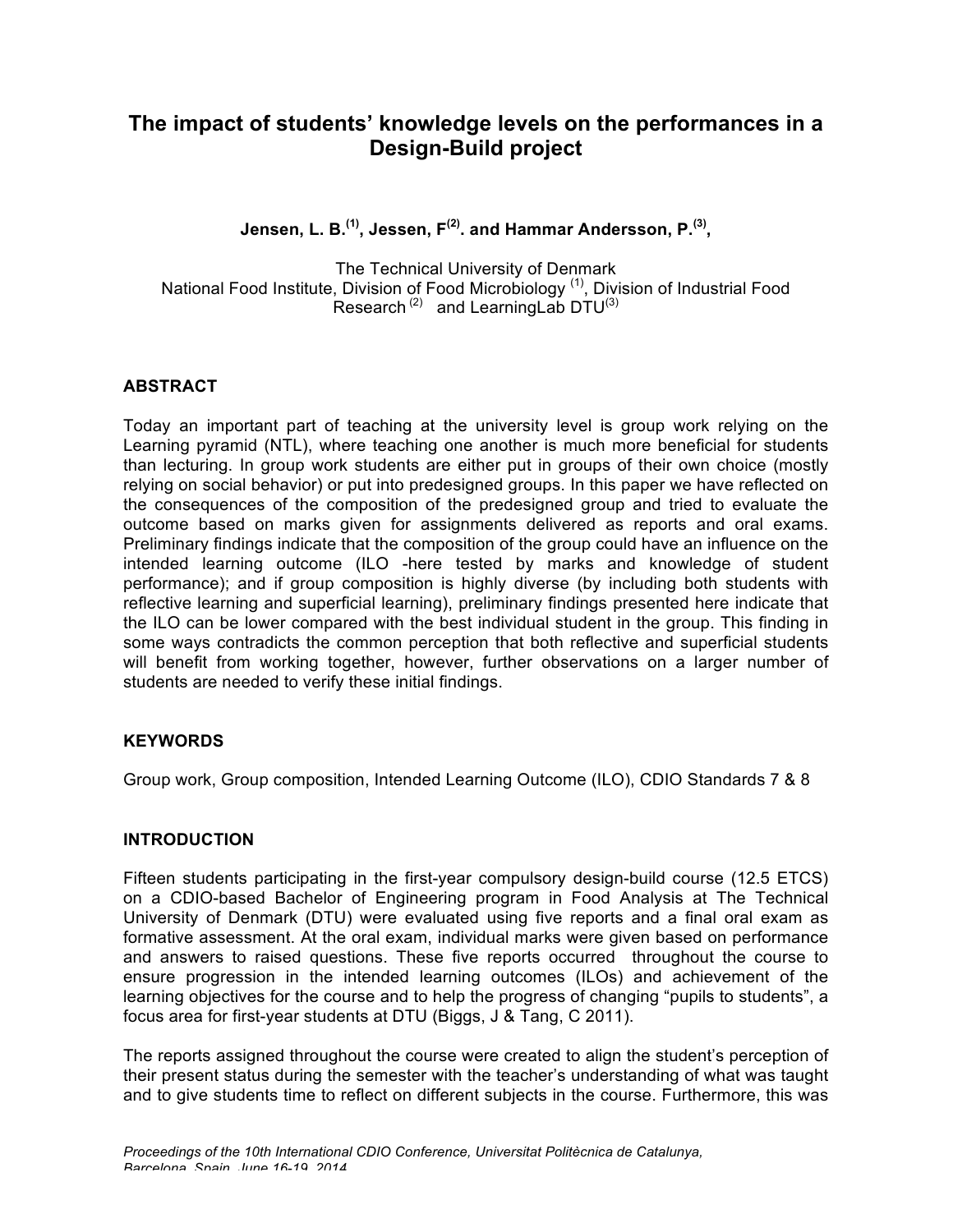done to force the students to work throughout the semester hoping to achieve deeper learning in contrast to superficial learning, which focuses the students' effort on preparing for the final exam. The basis for the alignment of student expectation and teacher understanding of student perception is the concept of "community of practice" (Wenger, E 1998) in which students and teachers create a social context around the learning process facilitating the quality of learning (Vescio et al 2008). Here students should be treated as "coming kinsmen", which will lead to the students taking responsibility for their own learning.

Supporting lectures, laboratory experiments and group work were performed before handing in each report that covered specific learning objectives, during the initial 13 weeks: This was followed by Problem Based Learning (PBL) in an open-ended project for three weeks and an oral exam. The focus of this paper is on the group work, trying to elucidate the influence of the group composition on the ILO.

# *Group work*

Group work is an essential part of this first semester course for the Bachelor of Engineering in Food Analysis, but is generally not seen as a teaching concept or "a way of improvement of personal skills" by the students. We observed that first-year students do enhance their personal skills by ways of communication and exchange of knowledge. In group work, the students become facilitators for the reflective learning of the members of the group and as indicated by the Learning pyramid (NLT) deeper learning is increased when compared with lecturing. In this first semester course, the students worked in predesigned groups, not based on any prior knowledge or on their personal abilities, but by random selection. Some students heavily objected to the random composition of the groups, most likely due to a feeling of leaving their own comfort zone and engaging in work with unknown fellow students. By forcing group composition, a broader social network is created between the students supporting the community of practice.

In this first semester course, the compositions of the groups were changed mid-way through the semester, first of all to improve personal skills in communication, cooperation and social networking but also to evaluate if group composition would have an influence on the ILO. In the final PBL project, students were given the opportunity to change groups, very few students changed groups at this point.

## *Marks*

Marks are as such NOT an indicator for deeper learning. Combined with existing knowledge of student behavior marks can indicate whether the student is *diligent* (driver of the ILO), *neutral* (having little or maybe a positive influence on the ILO) or *superficial* (having a negative influence on the ILO by just "doing what is necessary") (see Table 1). The 15 participating students in this first semester course were divided into these three categories after evaluating their performance throughout the semester. By defining the roles of the individuals in the groups, the composition of the group was established (see Table 2) and the influence of this composition on the given marks evaluated.

# *Group composition influence on ILO*

When looking at the achieved marks for the reports and the final oral group exam with individual marks for the students, two observations were made..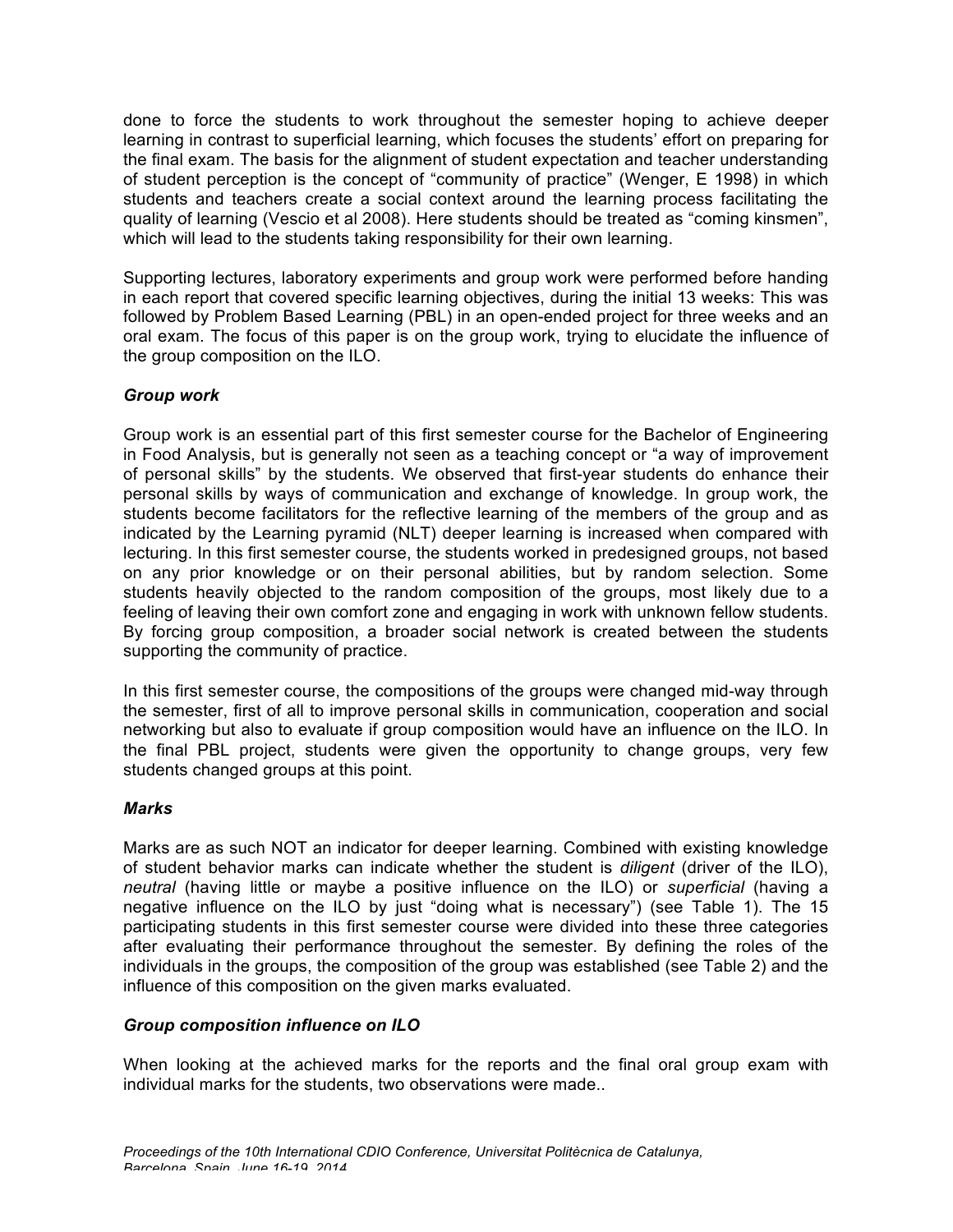First, the progress of changing "pupils to students" was observed. Students did adapt to the change from being secondary school students to being university students by aligning with the expectations from the teachers to the content of the reports. One sign for this transformation could be the gradual increase in marks during the first part of the semester.

| Student      | $\mathbf{1}$ | $\overline{2}$ | 3       | 4         | 5    | 6         | Role        | Final mark |
|--------------|--------------|----------------|---------|-----------|------|-----------|-------------|------------|
| ı            | С<br>(3)     | A(3)           | D(3)    | C(3)      | C(3) | C(3)      | Superficial | C          |
| $\mathsf{I}$ | B<br>(5)     | B(5)           | A(5)    | B(5)      | A(5) | A(5)      | Diligent    | Α          |
| Ш            | B(2)         | C(2)           | B(2)    | B(5)      | A(5) | B(5)      | Neutral     | B          |
| IV           | B(6)         | B(6)           | $A+(6)$ | $A+(1)$   | A(1) | $A+(1)$   | Diligent    | A+         |
| V            | B(5)         | B(5)           | A(5)    | B(2)      | A(2) | A(2)      | Neutral     | B+         |
| ٧I           | C(3)         | A(3)           | D(3)    | $A+(4)$   | B(4) | A(4)      | Neutral     | B          |
| VII          | B(2)         | C(2)           | B(2)    | B(2)      | A(2) | A(2)      | Neutral     | A          |
| VIII         | C(3)         | A(3)           | D(3)    | B(5)      | A(5) | A(5)      | Neutral     | Α          |
| IX           | B(2)         | C(2)           | B(2)    | C(3)      | C(3) | C(3)      | Superficial | C          |
| X            | A(1)         | B(1)           | A(1)    | $A + (1)$ | A(1) | $A + (1)$ | Diligent    | $A+$       |
| ΧI           | B(6)         | B(6)           | $A+(6)$ | A(4)      | B(4) | A(4)      | Neutral     | Α          |
| XII          | B(6)         | B(6)           | $A+(6)$ | $A+(1)$   | A(1) | $A + (1)$ | Diligent    | A+         |
| XIII         | B(4)         | A(4)           | A(4)    | B(2)      | A(2) | B(2)      | Neutral     | C          |
| XIV          | B(4)         | A(4)           | A(4)    | A(4)      | B(4) | A(4)      | Diligent    | A          |
| XV           | A(1)         | B(1)           | A(1)    | C(3)      | C(3) | C(3)      | Superficial | B          |

Table 1. The role of the individual student

In Table 1 the marks of the individual students are given for the six assignments (1 to 6, where the last is an oral exam). The last column gives the mark achieved by the individual students which is NOT the average of the marks since the oral exam (6) counts more. Numbers in parentheses indicate the group numbers in the first (assignment 1-3) and last part (assignment 4-5+oral exam) of the course (see Table 2).

Secondly, three types of students were identified (*diligent*, *neutral* and *superficial*). We observed during lectures and group work, that the the different student types could be identified and these types were confirmed by the obtained marks for the course. This process was possible due to the low number of students.

The *superficial* student seems to do what was needed for fulfilling the requirement of the reports to be handled in but not more. The student seems not to acquire deeper learning. If the group in which they participated contained too many of these types of students, the overall grade given for the assignment was lower. Furthermore, if the average score of marks given for the reports aligns with the marks given for the final oral presentation, that reflecting that it was not the media of presentation but the student's ability that was evaluated. Furthermore the final grade for the superficial students was below the average grade for the course.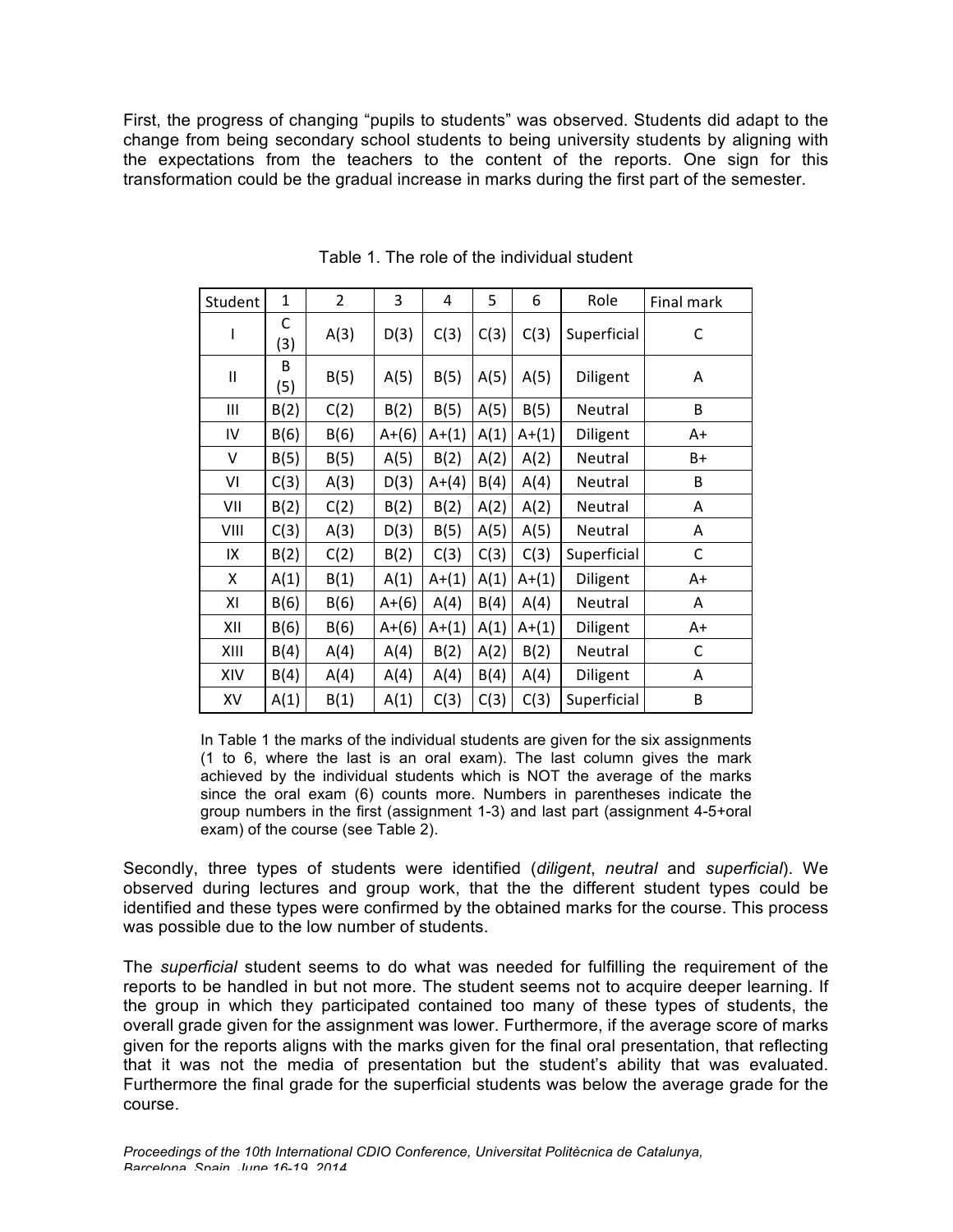The *neutral s*tudent did contribute to the improvement of the written assignments but did not have a negative effect on the marks given for the written assignments. The final oral marks for the *neutral* students reflected the average score of the course.

The *diligent* student was the driver of the marks obtained for the reports. When reviewing the average score of the reports, we saw a tendency that the scores were higher if there were more *diligent* students in the group than other types of students. If more *superficial* students were present in the group, the marks were lower. Diligent students recognize this trait and therefore seek to group with like-minded students. The reason for this is they related higher grade to furthering their education or eventually a better job. Marks given in the final oral examination for the diligent students were higher than the course average.

| Number | Part       | Part |
|--------|------------|------|
|        |            |      |
| 1      | <b>DSS</b> | DDD  |
| 2      | NSN        | NNN  |
| 3      | NNS        | SSS  |
| 4      | ND         | NND  |
| 5      | ND         | DNN  |
| 6      | DND        |      |

Table 2. The group composition.

Composition of the groups was defined according to the individual members. These were characterized as Diligent (D), Neutral (N) or Superficial(S). Group compositions were changed half way through the semester (Part I: 1- 3 and Part II: 4-6) to evaluate the influence of group composition on the ILO.

Bahrami et al (2010) have developed four models for communication and prediction of the outcome (in this study, marks given and ILO). In accordance with our results they found that the best model for description of obtained result is the weighted confidence sharing (WCS) model in which results are obtained as a consequence of the internal estimation of achieving the correct results. Furthermore it is estimated that if the group composition is too diverse, the obtained result would NOT be better that the best performance in the group and even sometimes lower than the best performer, meaning "two heads are not better than one". The conclusion here is that groups seldom outcompete the best member of the group and that information is shared but used suboptimal. In Teamology (Wilde, D.J. 2009) the focus is on the cognitive modes of the individual student and ILO will be improved if composition of group are designed according to the MBTI categories (Myers et al 1998) (Extraversion, Introversion, Sensing, Intuition, Thinking, Feeling, Judging and Perception). Individual cognitive modes can be identified by simple questionnaires but this was not done in this preliminary finding.

The preliminary findings raise questions about how students with different abilities and on different levels cooperate in groups and what impact they have on each other's ILO and results, and how strategies could be used to optimize the ILO of Design-Build projects in a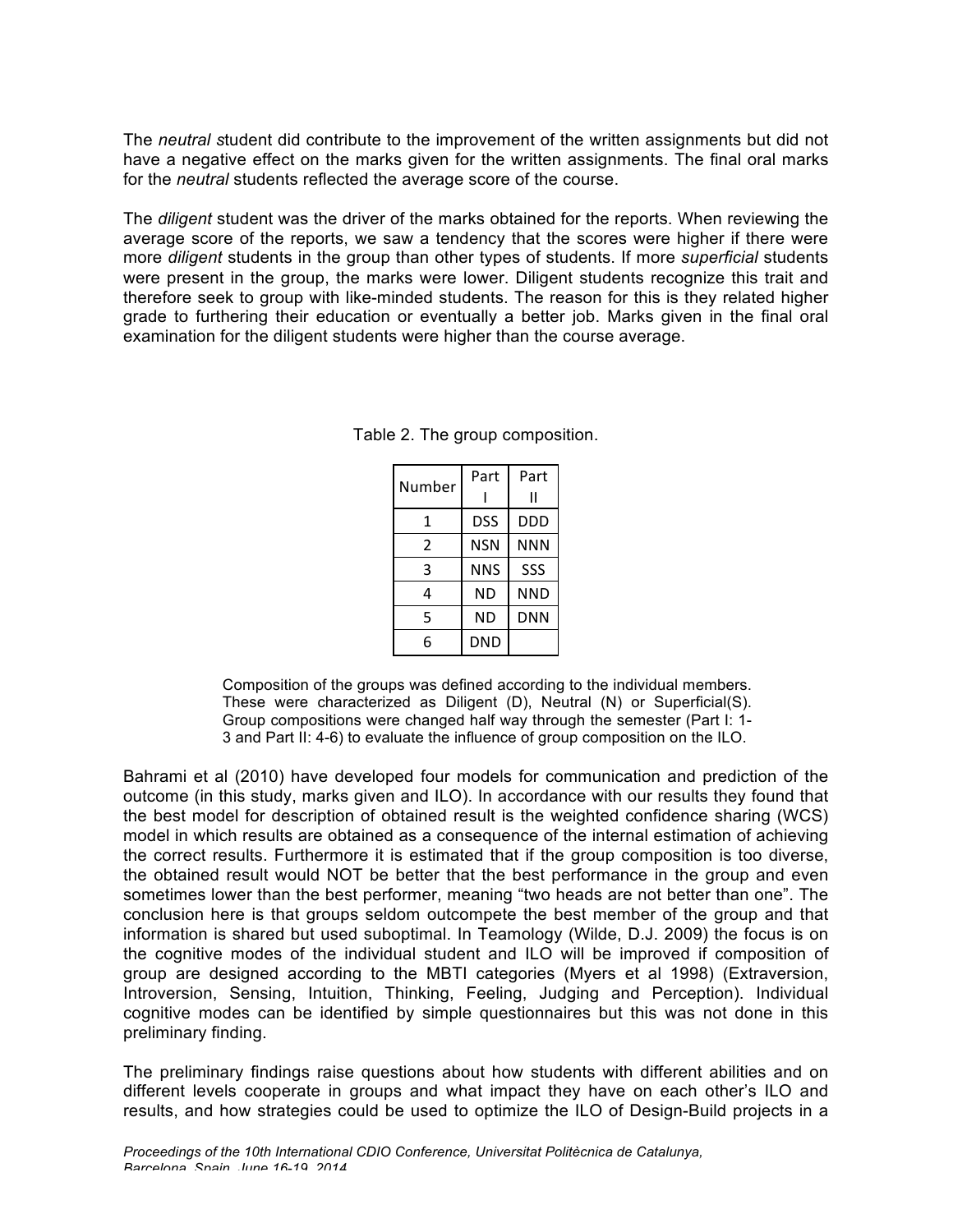CDIO context. We suggest that composition of groups should be investigated, and individuals with similar performance but different cognitive modes could improve ILO by being included in the same group, while trying to attempt creation of groups with students of different capacities might lead to failures in the ILO. Future investigations are needed to verify these initial findings.

#### References

Bahrami, B., Losen, K., Latham, P.E., Roepstorff, A., Rees, G. and C.D. Frith. (2010). Optimally Interacting Minds. Science, 329,1081-1085.

Biggs, J, Tang, C (2011). Teaching for Quality Learning at University. Open University Press, Berkshire, UK.

Myers, I.B., McCaulley, M.H., Quenk, N.L., Hammer, A.L. (1998) A guide to the Development and Use of the Myers-Briggs Type Indicator.  $3<sup>rd</sup>$  edn. Consulting Psycologist' Press, Palo Alto, CA.

NTL Institute for Applied Behavioral Science, 300 N. Lee Street, Suite 300, Alexandria, VA 22314. 1-800-777-5227.

Vescio V, Ross D, Adams A, "A review or research on the impact of professional learning communities on teaching practice and student learning" Teacher and Teacher Education 24 (2008) 80 – 91 (available on-line).

Wenger E, "Communities of Practice" 1998 Cambridge University Press, New York.

Wilde, D.J. Teamology: The Construction and Organization of Effective Teams. 2009. Springer, London.

# **BIBLIOGRAFIC INFORMATION**

*Lars Bogø Jensen*, PhD, is an Associate Professor at The National Food Institute, Division of Food Microbiology at DTU and the head of the study board at the National Food Institute and study leader for the Bachelor of Engineering Program in Food Analysis at DTU. His current research focuses on the identification of antimicrobial resistance and virulence determinants in bacteria. He currently teaches undergraduate and graduate students at DTU in microbiology and genetics.

*Flemming Jessen*, Ph.D. is a Senior Scientist at the National Food Institute, Division of Industrial Food Research, Technical University of Denmark (DTU). His research is focused on understanding the influence of biological aspects such as composition of feed for and stress of living fish on the food quality of fish. He currently teaches undergraduate and graduate students at DTU in biochemistry and food science.

*Pernille Hammar Andersson* works as an educational consultant at LearningLab DTU at the Technical University of Denmark. She is coordinator and responsible for the teacher training programmes at DTU as well as other competency developing activities in teaching and learning. She works with projects aimed at developing teaching and learning at DTU